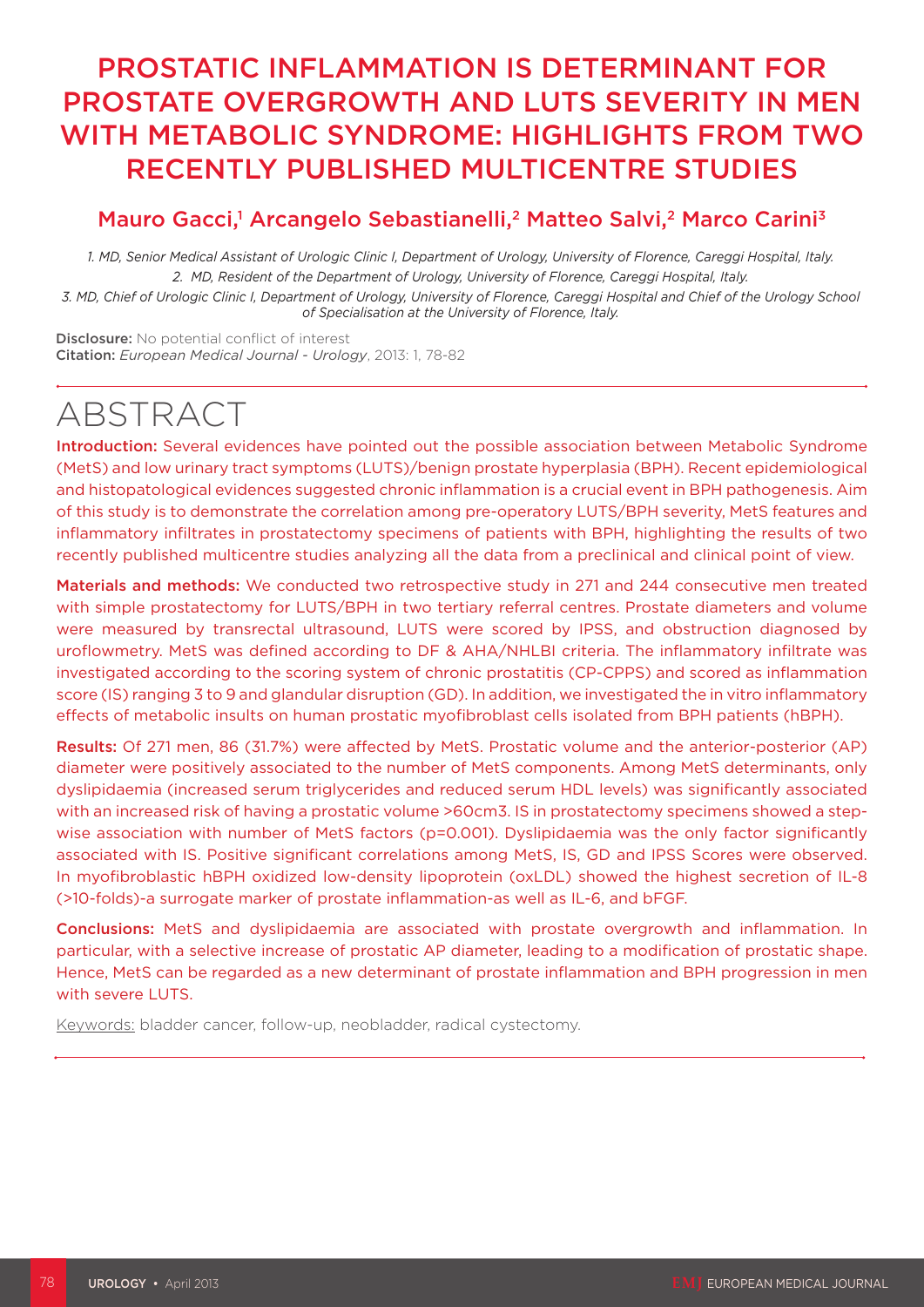#### **INTRODUCTION**

Benign prostatic hyperplasia (BPH), considered as a chronic disease with early initiation, slow progression and high prevalence in the adult male, is frequently associated with lower urinary tract symptoms (LUTS) in elderly men.1 Traditionally, male LUTS were thought to be merely caused by a benign prostatic enlargement (BPE). However, the lack of a complete correspondence between BPE and LUTS has meant a struggle to identify other causative relationships linking prostatic overgrowth, bladder outlet obstruction and LUTS.<sup>2</sup>

Emerging data indicate that a spectrum of age-related disorders, such as metabolic syndrome (MetS), type 2 diabetes (T2DM), cardiovascular (CV) disease, hypogonadism or a combination thereof, have a heretofore unrecognised negative impact on LUTS. Several MetS components have been closely associated with BPH, suggesting that MetS has very heterogeneous  $clinical$  ramification  $3-5$ 

The faster development and progression of symptomatic  $BPH<sup>3</sup>$  and a consequent major request of BPH surgery<sup>6</sup> in men with metabolic alterations, supports the hypothesis that pathological alterations characterising MetS can also influence the prostatic overgrowth and the development of LUTS. Although the molecular and cellular mechanisms involved in stromal and epithelial prostate modification leading to BPH/LUTS remain unclear, chronic inflammation has been proposed as a candidate promoter mechanism, and MetS can broadly be considered a systemic inflammatory state and a chronic inflammation-driven tissue remodelling and overgrowth.7 Preclinical studies in genomic and non-genomic animal models of different metabolic diseases have suggested a potential causative association between metabolic derangements and BPH development and progression.<sup>8</sup>

The aim of this paper is to examine the correlation among pre-operatory LUTS/BPH severity and MetS features, to evaluate whether MetS is associated with BPH-related inflammation and to investigate the in vitro inflammatory effects of different metabolic insults on human prostatic myofibroblast cells isolated from BPH patients (hBPH), reporting the results of two recently published preclinical and clinical multicentre studies.<sup>9-10</sup>

#### MATERIAL AND METHODS

#### Study Population and Design

Two consecutive cohorts of 271 patients treated with simple prostatectomy for BPH, were retrospectively selected. Height, weight, waist circumference (WC) and blood pressure, were measured and Body mass index (BMI) was calculated. Blood samples were drawn in the morning for determination of blood glucose, total cholesterol, HDL cholesterol and triglycerides.

Open transvesical prostatectomy (OP) or transurethral resection of prostate (TURP) were performed as previously reported.<sup>11-12</sup> Surgical specimens (taken by at least three different sites of the adenomatous tissue) were collected with sterile procedure, and used for both histological examination and inflammatory definition.

#### Assessment of LUTS, BPH Features, MetS and Characterisation of Prostatic Inflammatory Infiltrates

LUTS were measured by the International Prostate Symptom Score (IPSS) within one month from surgery. Meanwhile, prostate diameters (AP: antero-posterior; CC: cranio-caudal; LL: latero-lateral) were measured by TRUS and prostate volume was calculated using the ellipsoid formula (AP×CC×LL×π/6), while maximum and average flow rate (Qmax, Qave) were obtained by uroflowmetry before surgery.

MetS was defined according to the criteria published by the International Diabetes Federation (IDF) & American Heart Association and the National Heart, Lung, and Blood Institute (AHA/NHLBI)<sup>13</sup>, and was based on single blood values (e.g. fasting glucose levels, lipid profiles).

All surgical specimens were examined on hematoxylin eosin-stained sections by two independent pathologists, blinded of clinical information. Samples were investigated for the presence of an inflammatory infiltrate, according to the classification of chronic prostatitis (CP-CPPS) of the National Institutes of Health.<sup>14</sup> The grading methods were based on an "inflammatory score" (IS). Moreover, the resulting destruction of the glandular epithelium due to the massive inflammatory infiltration was considered as a further marker of flogosis: "glandular disruption" (GD).<sup>15</sup> In addition, we investigated the in vitro inflammatory effects of metabolic insults on myofibroblastic hBPH, using three different primary human prostatic myofibroblast cultures obtained from three patients undergoing suprapubic adenomectomy for BPH (hBPH) as control hBPH cells, as previously described.<sup>10</sup>

#### RESULTS

Overall, 271 patients treated with simple prostatectomy for BPH were enrolled in the first study (clinical) and 244 in the second (preclinical), as 27 patients were excluded. Eighty-six men (31.7%) were affected by MetS. In particular, 46 (17.0%) presented with 3/5 parameters of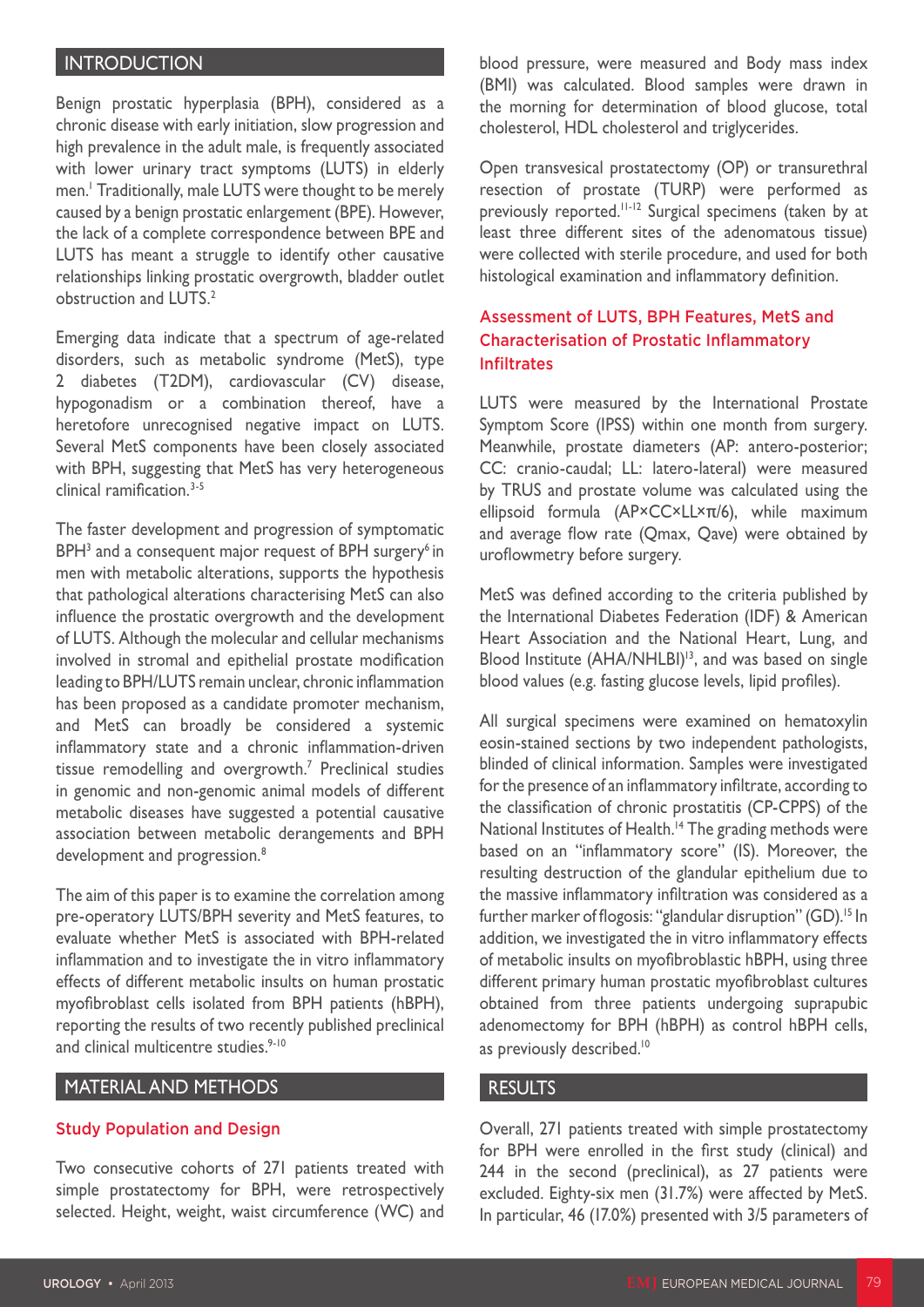## PROSTATIC INFLAMMATION IS DETERMINANT FOR PROSTATE OVERGROWTH AND LUTS SEVERITY IN MEN WITH METABOLIC SYNDROME



Figure 1. Panel a: Effect of different metabolic factors on IL-8 secretion by myofibroblast hBPH cells in a preliminary experiment.

Panel b: Effect of oxLDL treatment on cytokine/ chemokine/growth factors secretion by myofibroblast BPH cells. (Adapted from Vignozzi et al.<sup>10</sup>).

MetS, 34 (12.5%) 4/5 and 6 (2.2%) 5/5.

Prostatic volume and AP diameter were significantly and positively associated with the number of MetS parameters, even after adjustment for age and 5-alpha reductase inhibitor's consumption (p=0.023 and p<0.0001, respectively). No correlation between MetS and the other diameters was observed (CC: p=0.198; LL: p=0.757). Patients fulfilling criteria for MetS (≥3 factors) had, on average, a prostate volume >60 cm3 (63

± 27.39) and AP diameter >45 mm, those not fulfilling criteria had, on average, a prostate volume of 58cm<sup>3</sup>. Among MetS parameters, only increased triglycerides and reduced HDL-cholesterol were associated with an increased risk of having a prostatic volume>60 cm3 (HR=3.268, p<0.001).

GD has been detected in 77/245 (31.4%) of cases. The presence of prostatic inflammation was demonstrated in all cases. The IS significantly increased as a function of MetS components (Figure 1), and patients with MetS had significantly a higher IS as compared to the rest of the sample  $(4.5\pm1.3 \text{ vs. } 4.1\pm1.1; \text{ p=0.04}).$  A significant positive correlation between the presence of MetS and the IS was observed (age and 5-alpha reductase inhibitor–adjusted HR: 1.250 [1.001–1.1561], p=0.049). Accordingly, each incremental unit of IS significantly increased the risk of having MetS, even after adjustment for age. Among MetS components, only dyslipidemia (reduced HDL cholesterol and elevated triglycerides) was significantly associated with elevated IS. Both IS and GD were correlated with total IPSS score, even after adjusting for age and BPH medical therapies (p=0.008 and p=0.050, respectively). In particular, a significant association between obstructive IPSS sub-scores and both IS (adj. r=0.166, p=0.011) and GD (adj. r=0.152, p=0.020) was observed, while irritative sub-scores were not correlated either with IS and GD.

Interestingly, we found that exposing myofibroblast hBPH cells to oxLDL (25 μg/ml, for 24 hours) significantly increased levels of a series of proinflammatory factors promoting BPH cell growth, such as IL-8, IL-6, bFGF, and VEGF. Secretion of the T cell growth factor IL-7 also significantly increased. Among the different factors, oxidised low-density lipoprotein (oxLDL) showed the highest secretion of IL-8 (>10-folds) – a surrogate marker of prostate inflammation – as well as IL-6, and bFGF (Figure 1 a and b).

#### **DISCUSSION**

These studies demonstrated the existence of an association among MetS features, prostate enlargement and prostate inflammation. We speculate that both conditions can have a relevant impact on LUTS severity in men with histologically proven BPH.

The progressive growth of the prostate in men with BPH, with the consequent modification of glandular profile into an oval, rounded shape, is mainly dependent on the increase of AP diameter.<sup>16</sup>

In our population of BPH men treated with simple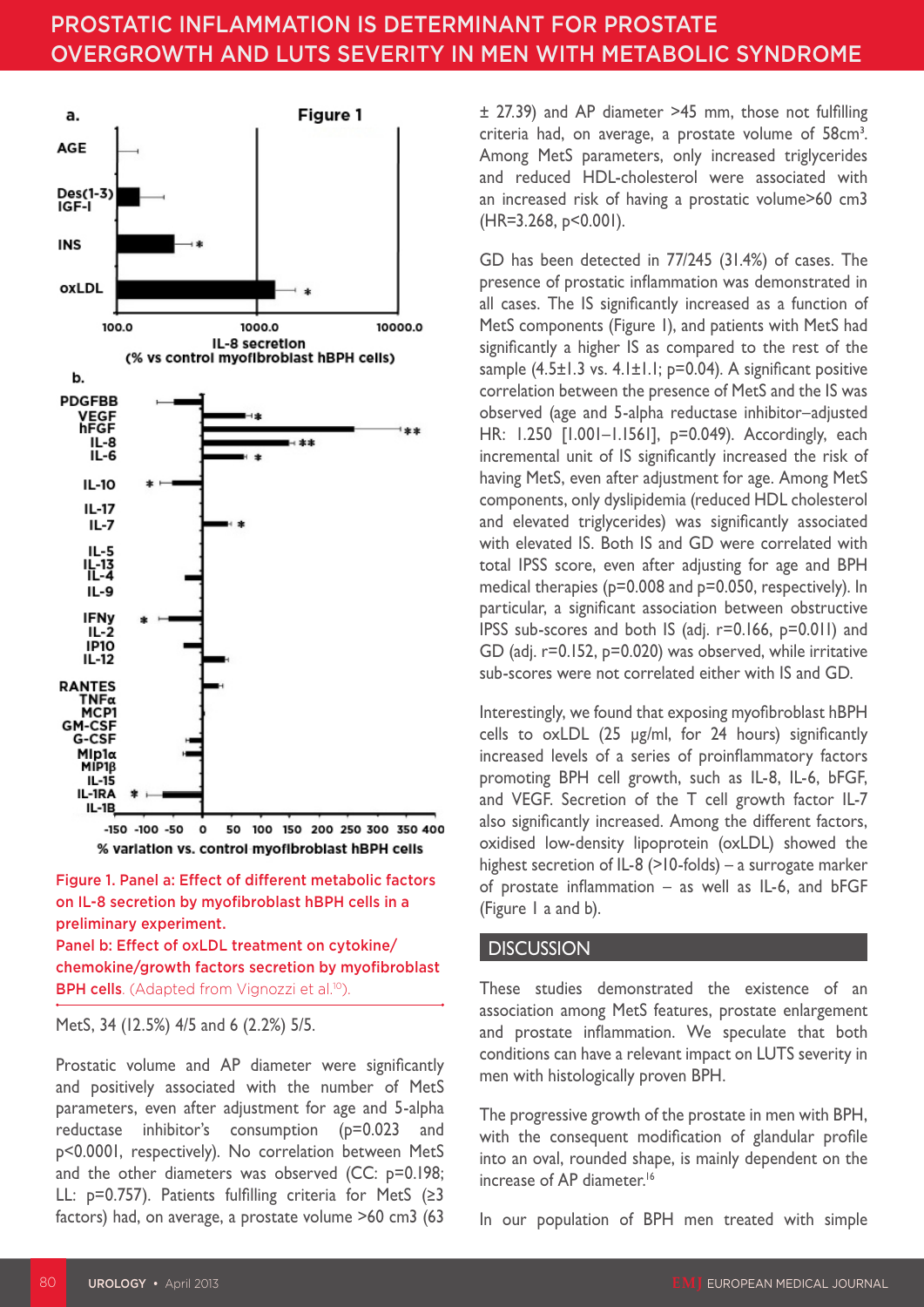prostatectomy for severe LUTS, both prostate volume and AP diameter were progressively increasing as a function of MetS components. Interestingly, the fulfilling of the diagnostic criteria for MetS (simultaneous presence of at least three components) was associated with a pathological prostate volume and/or a pathological AP diameter. The strong association between MetS, in particular dyslipidaemia, and the AP diameter suggests that MetS is also associated with a modification of prostate shape which can lead to a compression of the prostatic urethra, with the consequent deterioration of voiding function.

A wealth of recent studies have indicated that prostate chronic inflammation is not only a common finding in BPH<sup>17,18</sup> but also plays a primary role in triggering prostatic cells overgrowth.<sup>19-20</sup> This notion mainly stems from preclinical studies, which have provided a great deal of information about an association between MetS and LUTS.

From a pathophysiological standpoint, dyslipidemia is the best recognised pro-inflammatory factor among all the others MetS features, leading to inflammation and proatherogenic remodelling of the vascular wall. Accordingly, among the metabolic factors tested (insulin, an IGF-1 analog, advanced glycation end product and oxLDL), only insulin and oxLDL induced a significant increase in IL-8 secretion, which was at least six-folds higher with oxLDL than with insulin. Interestingly, oxLDL was able to stimulate IL-8 secretion at a level similar to that achieved with TNF, a well-known potent inflammatory trigger, $8,23$  used in the study as positive control. This suggests that oxLDL could play a broad inflammatory effect on myofibroblast prostatic cells.

In our population, MetS was not only associated with an increased prostate volume and AP diameter, but also with a severe intraprostatic inflammation, and among MetS features, reduced HDL and increased triglyceride levels seem to be better predictors of prostatic inflammation than the other components of MetS. These observations substantiate the intriguing hypothesis that MetS could boost a chronic inflammation-driven prostate overgrowth. This is particularly relevant given that MetS is an emergent epidemic, and a potentially preventable or reversible, health condition.

Moreover, from a clinical point of view, the presence of a severe inflammatory pattern, leading to the disruption of the normal glandular arrangement, is the only determinant for a higher risk of LUTS deterioration.

#### **CONCLUSION**

The presence of MetS was associated with a substantial increase of prostate volume and a concomitant modification of prostate shape, associated with a selective increase of anterior posterior diameter. The presence of MetS, and in particular dyslipidemia, can be of importance for the development of a remarkable inflammation of the prostatic tissue, which could be a predictor, or even a driver, of BPH progression in men with severe LUTS.

### REFERENCES

1. Gacci M, Eardley I, Giuliano F, Hatzichristou D, Kaplan SA, Maggi M, McVary KT, Mirone V, Porst H, Roehrborn CG Critical analysis of the relationship between sexual dysfunctions and lower urinary tract symptoms due to benign prostatic hyperplasia. Eur Urol. 2011 Oct;60(4):809-25. Epub 2011 Jun 29. Review.

2. Abrams P, Cardozo L, Fall M, Griffiths D, Rosier P, Ulmsten U, Van Kerrebroeck P, Victor A, Wein A; Standardisation Sub-Committee of the International Continence Society. The standardisation of terminology in lower urinary tract function: report from the standardisation sub-committee of the International Continence Society. Urology. 2003;61(1):37-49.

3. Hammarsten J, Högstedt B, Holthuis N, Mellström D. Components of the metabolic syndrome-risk factors for the development of benign prostatic hyperplasia. Prostate Cancer Prostatic Dis. 1998 Mar;1(3):157-162.

4. Hammarsten, J. & Högstedt, B. Calculated

fast-growing benign prostatic hyperplasia—a risk factor for developing clinical prostate cancer. Scandinavian journal of urology and nephrology. 2002; 36, 330–338.

5. Parsons JK, Carter HB, Partin AW, Windham BG, Metter EJ, Ferrucci L, Landis P & Platz EA. Metabolic factors associated with benign prostatic hyperplasia. Journal Clinical Endocrinology & Metabolism. 2006; 91:2562-2568.

6. Dahle SE, Chokkalingam AP, Gao YT, Deng J, Stanczyk FZ, Hsing AW Body size and serum levels of insulin and leptin in relation to the risk of benign prostatic hyperplasia. | Urol. 2002 Aug;168(2):599-604.

7. De Nunzio C, Kramer G, Marberger M, Montironi R, Nelson W, Schröder F, Sciarra A, Tubaro A.: The controversial relationship between benign prostatic hyperplasia and prostate cancer: the role of inflammation. Eur Urol. 2011 Jul;60(1):106-17.

8. Vignozzi L, Cellai I, Santi R, Lombardelli L,

Morelli A, Comeglio P, Filippi S, Logiodice F, Carini M, Nesi G, Gacci M, Piccinni MP, Adorini L, Maggi M. 2012b Anti-inflammatory effect of androgen receptor activation in human BPH cells. J Endocrinol. 2012;214(1):31-43.

9. Gacci M, Vignozzi L, Sebastianelli A, Salvi M, Giannessi C, De Nunzio C, Tubaro A, Corona G, Rastrelli G, Santi R, Nesi G, Serni S, Carini M, Maggi M. Metabolic syndrome and lower urinary tract symptoms: the role of inflammation. Prostate Cancer Prostatic Dis. 2013 Mar;16(1):101-6.

10. Vignozzi L; Gacci M; Cellai I; Santi R; Corona G; Morelli A; Rastrelli G; Comeglio P; Sebastanelli A; Maneschi E; Nesi G; De Nunzio C; Tubaro A; Mannucci E; Carini M; Maggi M. Fat boosts, while androgen receptor activation counteracts, BPHassociated prostate inflammation. The Prostate 2012 Nov. DOI: 10.1002/pros.22623.

11. Gacci M, Bartoletti R, Figlioli S, Sarti E, Eisner